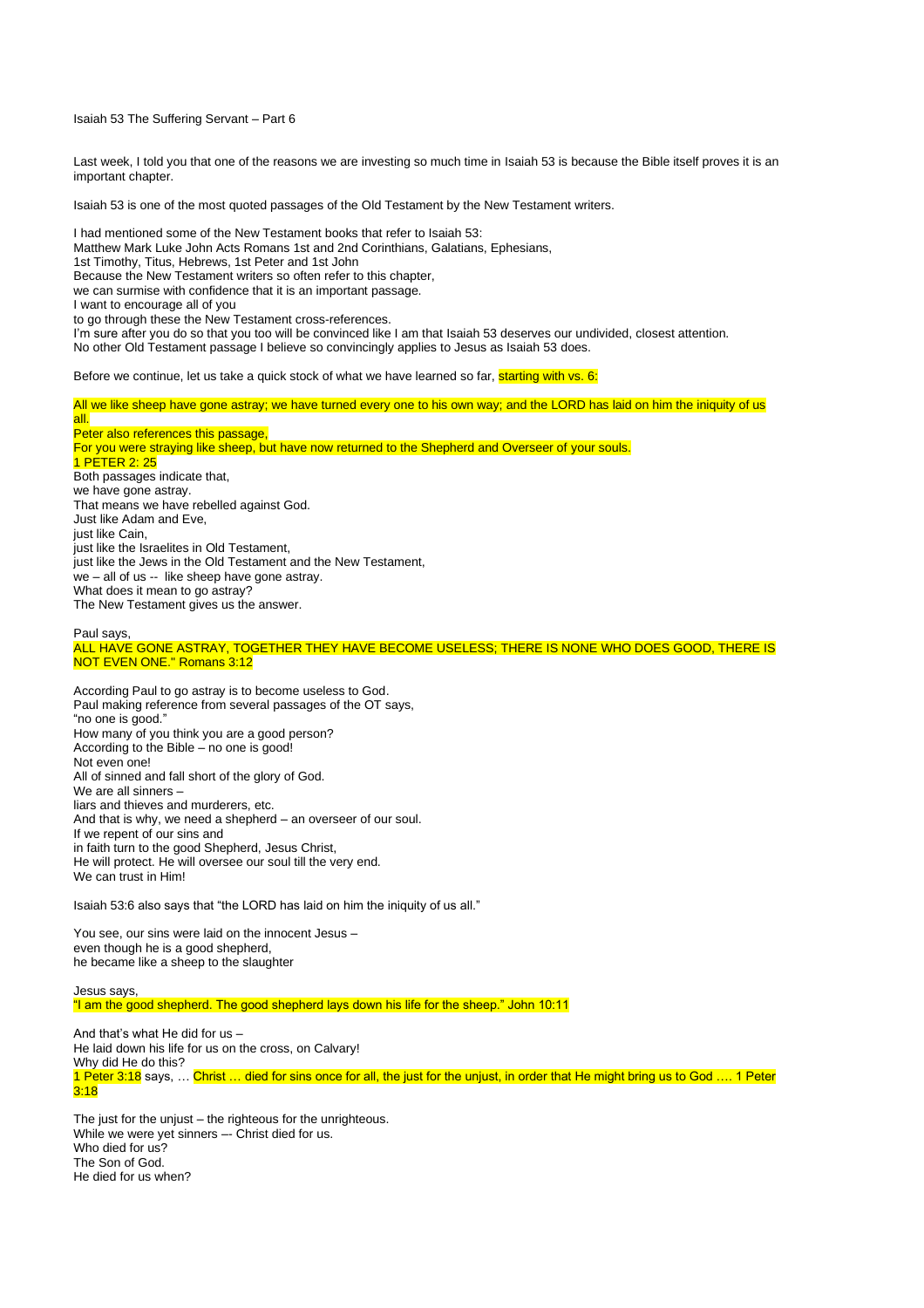While we were good? No, while we were sinners! While we were His enemies – we were disobedient, rebellious – just like Israel in the desert. Yet, the Good shepherd, laid down his life, for wayward, straying sheep like us.

That, my friends, is true love – divine love: sacrificial, unconditional, unselfish love.

That's the God of Christianity. No other religion has a God that demonstrates his own love for us in this: While we were still sinners, Christ died for us! The just dying for the unjust, so that God – who is holy, holy, holy, -- could bring us to Him.

That is our God, a God of redemption, a God of mercy, love, and grace. What an amazing God! What an amazing grace! Vs. 7 adds to this amazingness in that, The Servant Patiently Endured Suffering: He was oppressed and He was afflicted, Yet He did not open His mouth; Like a lamb that is led to slaughter, And like a sheep that is silent before its shearers, So He did not open His mouth. Isaiah 53:7

You see, this is quite amazing, human beings always – whenever we face unjust treatment – when we are innocent but treated like the guilty we always plead our case, we dispute unfair treatment,

and we lash out against authorities that are unjust.

If we are transgressed, if we have been unfairly harmed,

we demand a recompense,

we demand the guilty party be punished in accordance to the degree of harm, we have suffered.

Justice must be served – This is called **Lex Talionis** 

**the law of retaliation** 

• "eye for an eye; a tooth for a tooth"

You see, the understanding of justice,

the Law – that which is right -- is written on our hearts.

As Paul says in Romans 2,

… for when Gentiles do the things in the law, these, although not having the law, are a law to themselves, who show the work of the law written in their hearts. (Romans 2:14-15)

The human expression and the outworking of the law of retaliation can often be seen even right outside our church. Just a couple of blocks from us, at Gwanghwamun Square, up to hundreds of thousands of people gather there regularly for mass protests and demonstrations

Are they there because they are happy?

No! Because of their discontentment they go out of their way, they set up tents and hold mass protests against something or someone they consider unjust.

And oftentimes tensions run high.

It is always noisy there because they want to publicly announce the injustice they are suffering.

But not Jesus

The suffering servant was silent.

1 Peter 2:23 says,

When he was reviled, he did not revile in return; when he suffered, he did not threaten, but continued entrusting himself to him who judges justly.

You see, he did not retaliate.

When his enemies came to arrest him, Jesus said, "No, Peter! Put your sword back into its sheath. Am I leading a rebellion?"

And in court, he was silent. He did not defend himself

He was the most innocent man in the world – without sin –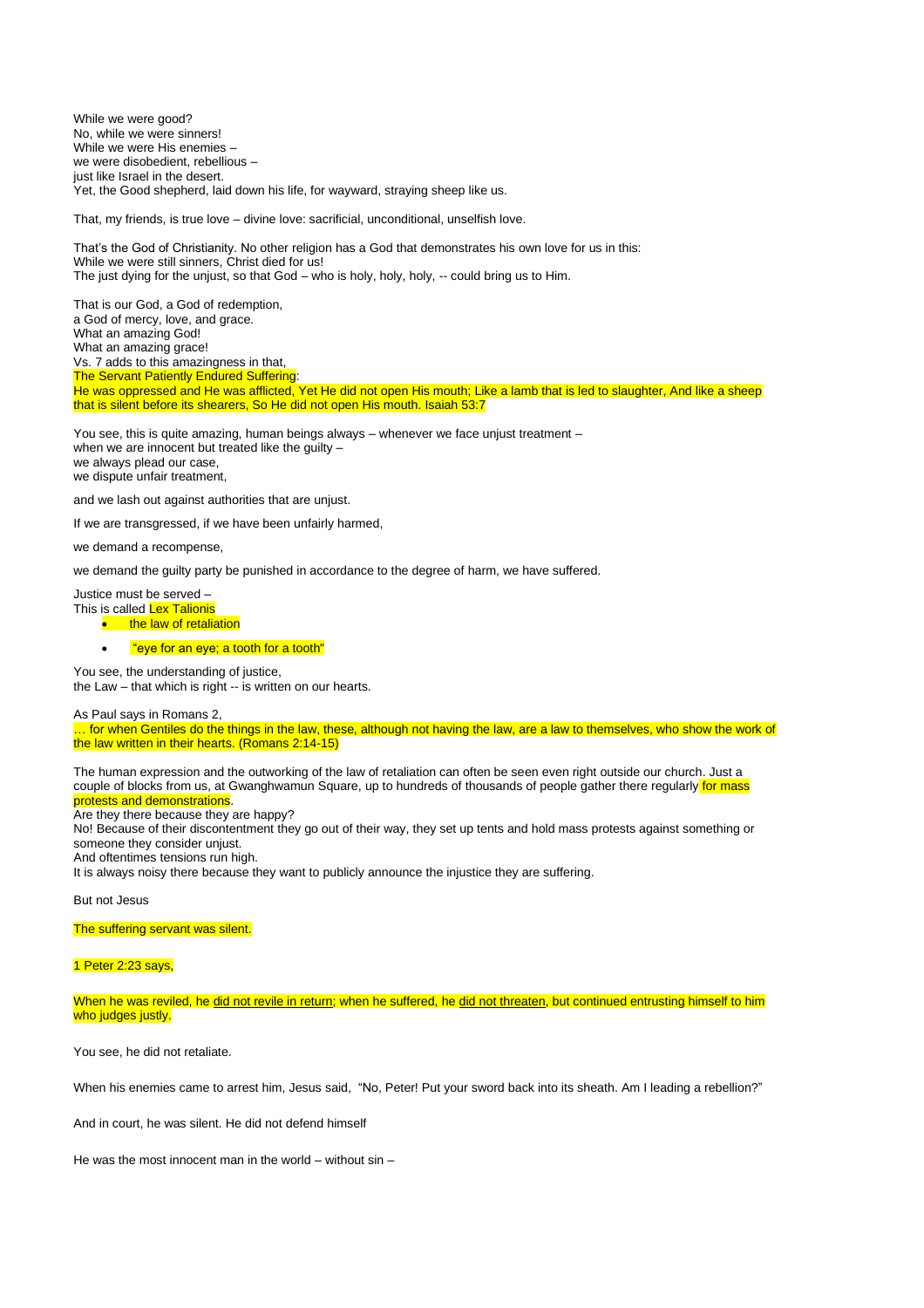yet amazingly he suffered liked the most guilty man in history.

All without retaliation, without defending himself – all in silence.

He was beaten, whipped, pierced, and crucified.

That is our God – the God-man "Emmanuel," God with us!

That is truly amazing grace – the amazing grace of Is. 53.

But let me tell you another point amazing about Isaiah 53.

Isaiah 53 makes prophecies that prove that the Bible is a divine book because only God – who is beyond time and space -- can predict the future with 100% accuracy.

Let us look at some of the prophecies from Isaiah 53 that came true: Isaiah 53:1

The Messiah's own people would not believe he was the Christ.

Isaiah 53:3

God's Servant, the Messiah, would be rejected by people.

Isaiah 53:4 God's Servant, the Messiah, suffered for the sins of others.

Isaiah 53:5

God's Servant, the Messiah, would be beaten and wounded.

Isaiah 53:7

God's Servant, the Messiah, remained did not argue with those who were accusing him.

Isaiah 53:9

God's Servant, the Messiah, would be buried in a rich man's grave.

Isaiah 53:9

God's Servant, the Messiah, would die with the wicked even though he was innocent.

Isaiah 53:10

## God's Servant, the Messiah, would be resurrected and live forever.

Other than Jesus, no other person in history perfectly fulfills all the prophecies of the suffering Messiah made in Isaiah 53.

It is truly amazing that the Bible, 700 before the arrival of the Messiah, perfectly prophesied everything in Isaiah 53, not to mention the many other prophecies listed in the OT coming true. If you were to look at the prophecies of the Bible scrupulously, you would be astonished at the authenticity of the Bible and you would affirm that only God, not man, is the author – the source.

However, I would be remiss in my duty as a pastor if I just left you dazzled by how the Bible could make accurate prophecies hundreds of years before they happen.

The reason is this, leaving you dazzled wouldn't solve the biggest problem you have. God didn't leave us with the Bible so you could be merely impressed by it – "Wow, the Bible got it right! Yes, God must know the future!"

It's true the Bible gets it right 100% of the time but there's something much, much bigger and much, much more important than just predicting the future.

That which is much bigger and more important is found in the answer to a question.

It is the question of all questions. It is the most important question in your life.

Does anyone know what it is?

The most important question: How can sinner be right – be justified -- in front of a holy, righteous God?

If you are not holy – as God is holy – the bad news is that you will be cast out eternally. You will be eternally separated from God's gracious, loving, life-giving presence. Because where God is – heaven –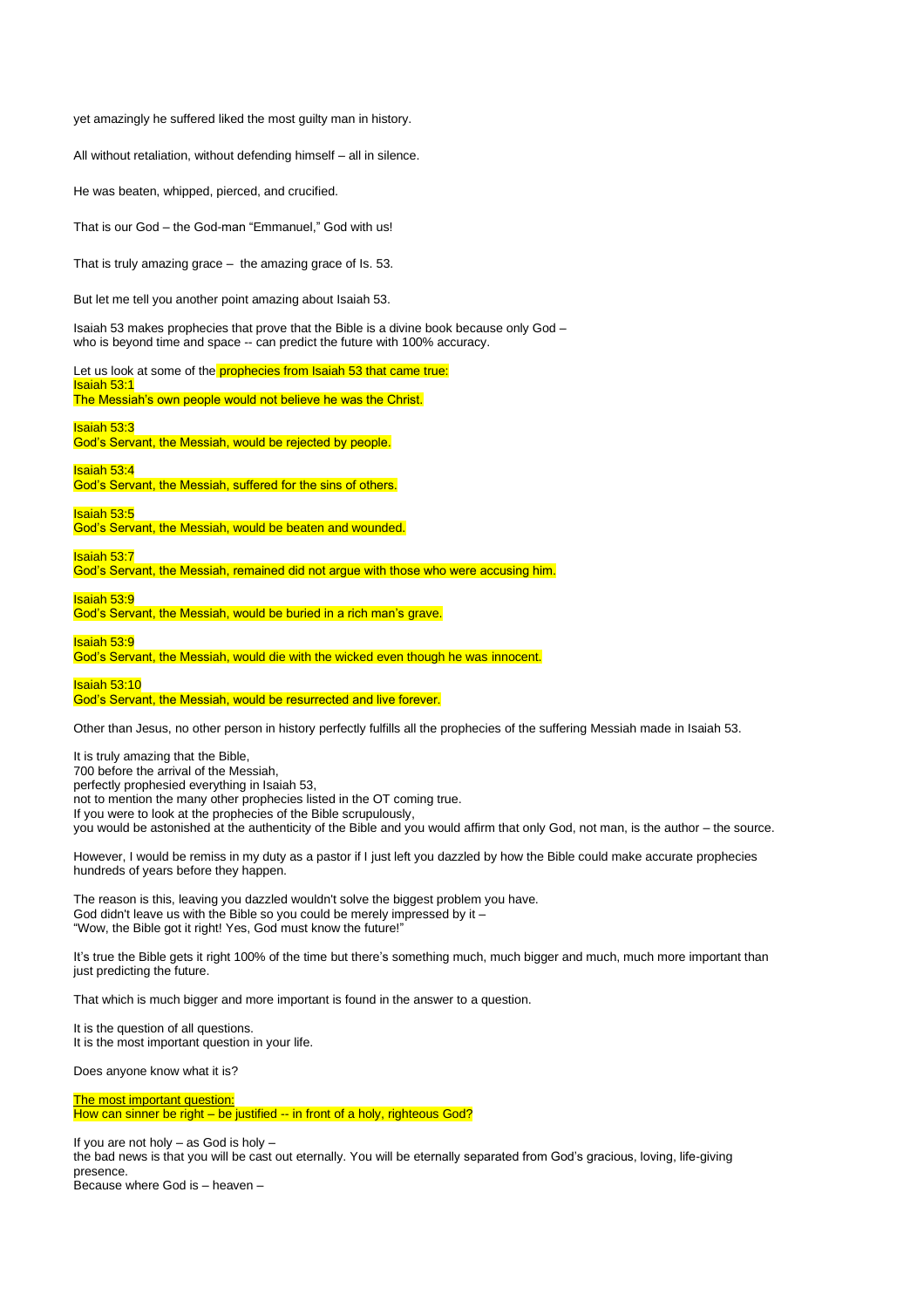there is no sin.

There is no pain, no suffering, no tears, no hatred, no crime, no lying; just peace, perfection, joy, love, and eternal life. Sin is what causes pain, suffering, hatred, crime – and ultimately death.

And sin is what prevents peace, perfection, joy, love, etc.

Sin is like cancer – it metastasizes and spreads and makes things worse and ultimately you die.

So if just one sin were to enter heaven,

it would cause havoc like cancer and heaven would no longer be heaven.

That is why sinners like you and I cannot enter God's holy presence.

Now do you see why the question "how can sinners be justified in front of a holy God" is the question fall of us need to seriously consider?

Despite it's importance, it is unfortunately the question that is avoided the most in your daily conversations.

Can you imagine tomorrow at work or at school, you asking your colleagues, have you ever thought about how a sinner like yourself can be justified in front of a holy God?

I'm sure, if you were to ask your colleagues that question, it would get awkward very quickly.

So it's the question that people avoid – or better yet, it's the question people never consider. BUT they should.

In fact, according Pastor J. Macarthur and Pastor Skip Heitzig, if you were to do a google search of "what is the most important question in the world?" you would not find "how can sinners be justified in front of a holy God?" on the search results.

The most important question in the world is not found on Google. That's tragic! That means we human beings are not interested in this most-important question.

How can sinners be made right – be justified -- with a holy God so as to escape eternal hell and enter eternal heaven?

The reason this question is more important than any other question in the world is that when you die, you will stand in front of a holy judge - namely, God – and you will account for all your sins.

## … people are destined to die once, and after that to face judgment Hebrews. 9:27

So the answer to the question "how can a sinner be right in front of a holy, righteous God?" determines our eternity – where we go after we die.

More important than how you live, is how you die. The Bible's primary function is to answer that question.

Do you know which book of the NT is considered to be the best, the most descriptive and most detailed in answering this question?

I'll give you a hint. We are currently reading this Book in our Bible Study --Romans.

It is often said that Isaiah 53 is the abridged version of Romans.

And Paul gave the same answer to our question as Isaiah 53 did.

Let us look at Isaiah 53:10,11 first, for the answer:

Yet it was the LORD's will to crush him and cause him to suffer, and though the LORD makes his life a guilt offering, he will see his offspring and prolong his days, and the will of the LORD will prosper in his hand. After the suffering of his soul, he will see the light [of life] and be satisfied; by his knowledge my righteous servant will justify many, and he will bear their iniquities. Isaiah  $53:10, 11$ 

So how can sinners be right – justified -- in front of a holy, righteous God? Let us go to Paul in Romans, who makes reference to the righteous servant of Isaiah 53.

Consequently, just as one trespass resulted in condemnation for all people, so also one righteous act resulted in justification and life for all people. For just as through the disobedience of the one man the many were made sinners, so also through the obedience of the one man the many will be made righteous. Rom. 5:18,19

This passage reminds me of a story by John MacArthur entitled "Eternal Harmony." Over the past 25 years, I've read this story over a hundred times.